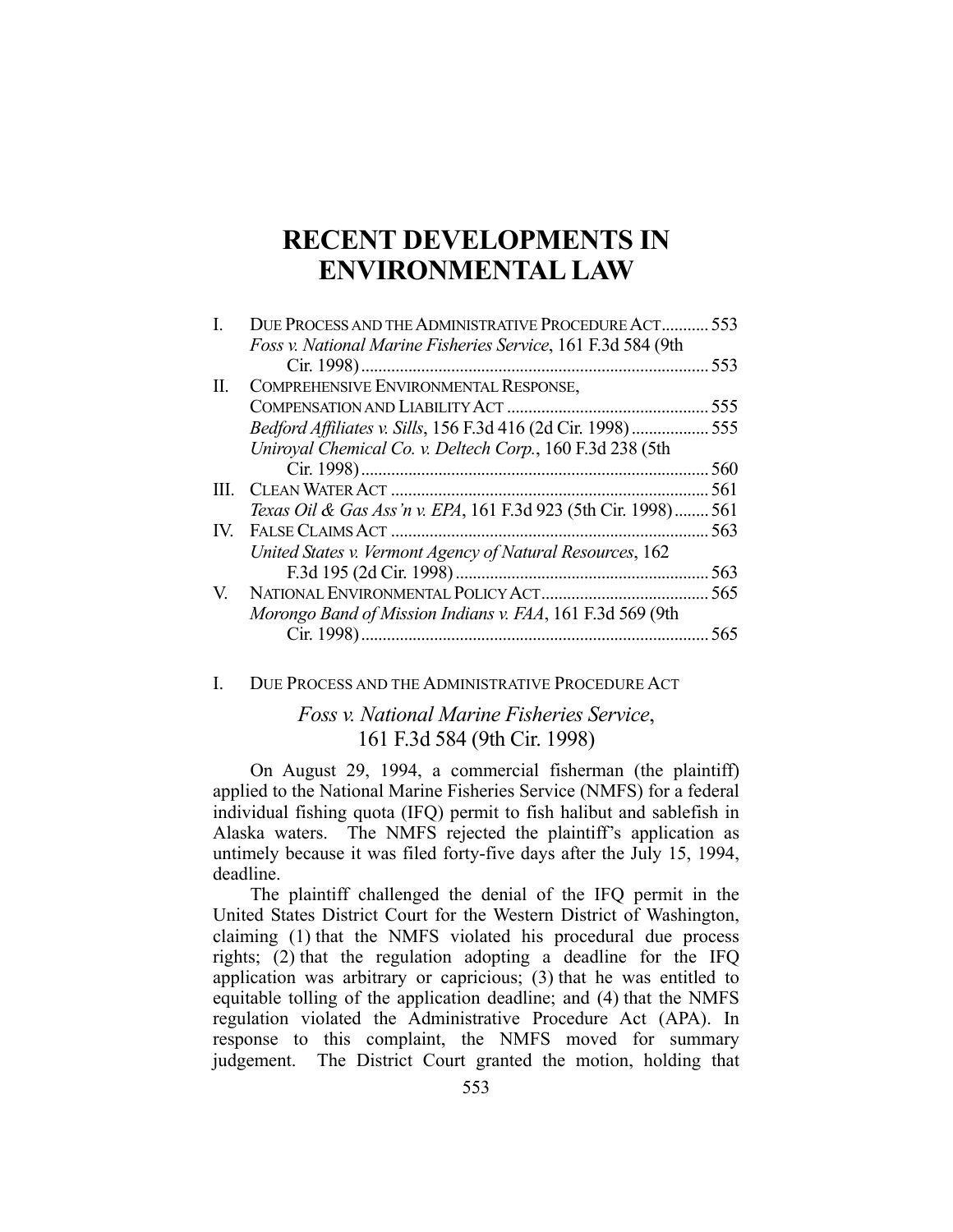because the plaintiff had no property or liberty interest in the permit, he did not have a due process claim. The other claims were also rejected, and the plaintiff appealed.

 First, the Ninth Circuit Court of Appeals addressed the plaintiff's due process claim. In order to have a legitimate due process claim, a plaintiff must show that he has a protectable liberty or property interest and that he was denied adequate procedural protections. Citing Ninth Circuit precedent, the court stated that permit applicants have a protectable property interest under the Due Process Clause, where the regulations establishing the right to a permit are mandatory in nature. Applying this rule to the facts of the case, the court found that the NMFS had no discretion in issuing IFQ permits because of the mandatory language of the NMFS regulation. Therefore, the court held that for purposes of procedural due process, the plaintiff had a protectable property interest in receiving an IFQ permit.

 Having found that the plaintiff passed the first part of the procedural due process inquiry, the court then turned to the issue of whether the plaintiff received adequate procedural protections. The court applied a balancing test that weighted three factors: (1) a plaintiff's private property interest; (2) the risk of erroneous deprivation of such interest; and (3) the government's interest in maintaining its procedures. The court found that although the plaintiff had a substantial property interest (\$850,000) in the IFQ permit, the plaintiff failed on the other two factors. The NMFS provided extensive notice and review procedures for the IFQ program and there was little risk of erroneous depravation of the permit. Thus, the court held that the plaintiff received sufficient notice and due process.

 The plaintiff's second claim, that the regulation was arbitrary or capricious, was quickly dismissed. First, the court noted that when reviewing a regulation under the arbitrary or capricious standard, a court may only look to see if the agency has considered the relevant facts, and if there is a rational connection between the facts and the regulation. Examining the record, the court found that the NMFS had both considered all the relevant facts, and that the regulation establishing an application deadline was rationally related to those facts.

 Agreeing with the district court, the appeals court also rejected the plaintiff's equitable tolling claim. The equitable tolling doctrine may be applied in two situations: (1) when the government's actions amount to "wrongful conduct" or (2) if the applicant is unable to meet a deadline because of "extraordinary circumstances." Here, the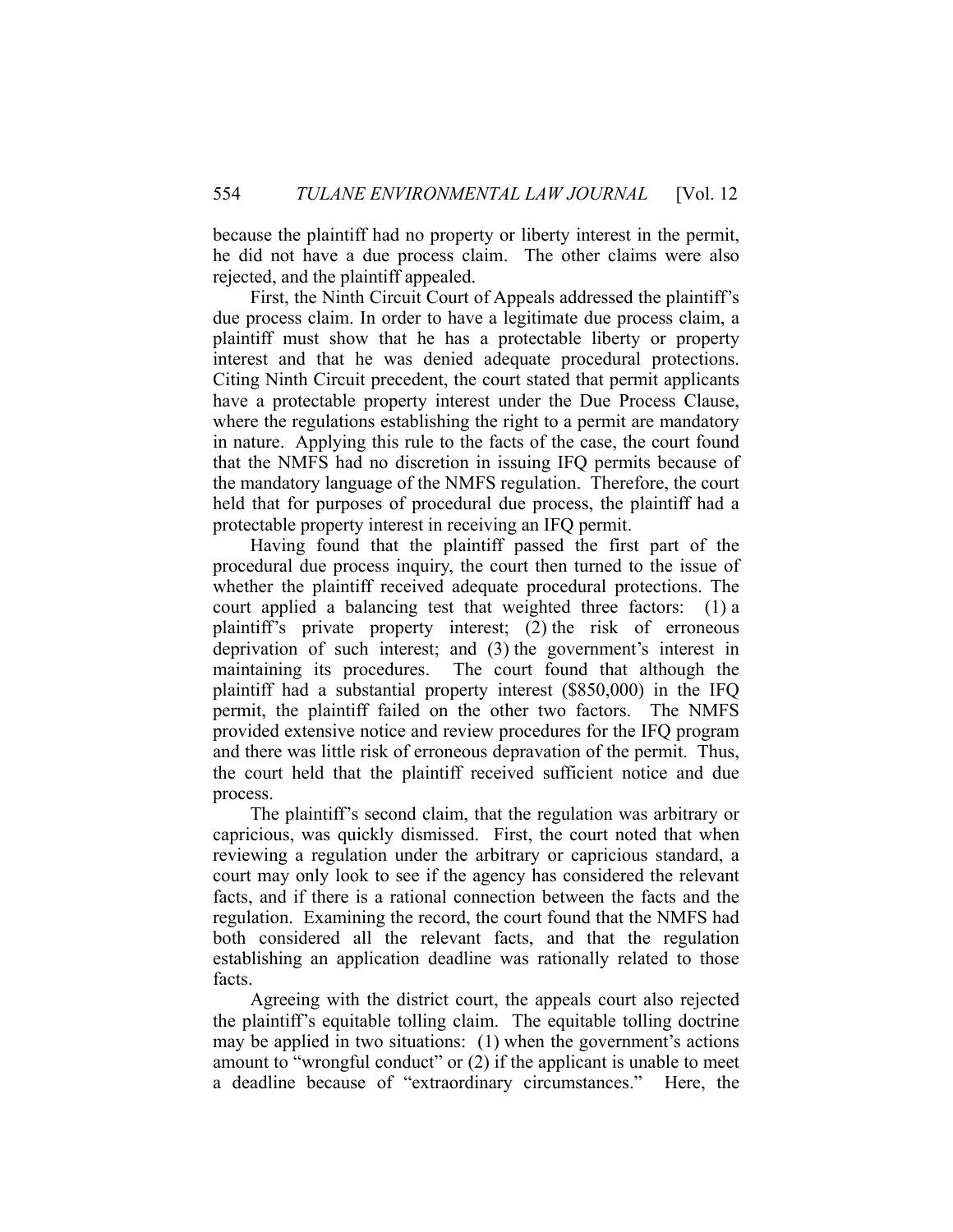plaintiff argued that he was misled by a government official during a conversation in December of 1992, where he was told that the IFQ program had been proposed, but was not imminent. The proposed rule was actually published in December 1992, and the final rule was later published in November of 1993. Given these facts, the court held that the equitable tolling doctrine was not applicable because this statement did not rise to the level of "wrongful conduct," and there were no "extraordinary circumstances" that prevented the plaintiff from making a timely application.

 The appeals court also found no supporting evidence for the plaintiff's final claim that the NMFS rule was promulgated without notice or comment, in violation of the APA. In reality, the NMFS solicited public comment and the public commentary was extensive. Notice was printed in both the Federal Register and in industry publications. Furthermore, the NMFS sent IFQ applications to thousands of fishermen and conducted information workshops in both Alaska and Washington. After deciding the above issues, the Ninth Circuit dismissed this claim along with the others and affirmed the District Court's decision.

Mary Desmond

## II. COMPREHENSIVE ENVIRONMENTAL RESPONSE, COMPENSATION AND LIABILITY ACT

# *Bedford Affiliates v. Sills*, 156 F.3d 416 (2d Cir. 1998)

 The defendant, Richard Sills (Sills), appealed from a judgment in the United States District Court for the Eastern District of New York that held him responsible for the "costs incurred from the cleanup of discharges of a cleaning solvent used in the operation of his dry cleaning business." Additionally, Sills appealed an order that denied his motion for a new trial on a damage allocation issue. Plaintiff, Bedford Affiliates (Bedford), the owner of the property on which the dry cleaners was located, cross-appealed from a judgment holding it liable for part of the clean up costs and denying recovery of attorney's fees.

 Pursuant to the express terms of a lease assigned to the Manheimers' predecessors in interest, the lessee of Bedford's land was obligated to maintain it in compliance with federal and state laws, and the property was to be returned to the lessor "in good condition."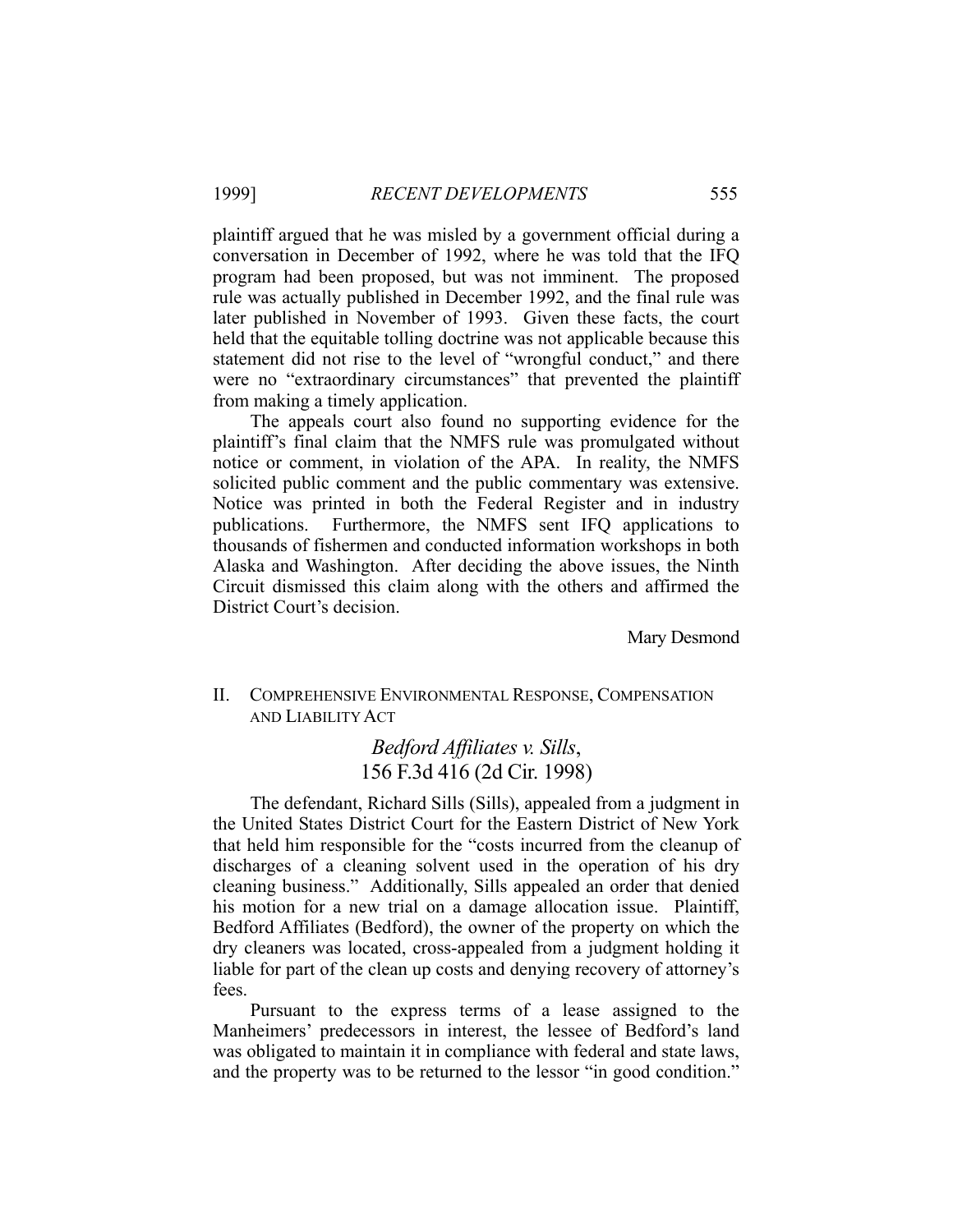From 1962 to 1973, the property was subleased to several retail dry cleaning operators, and in 1973, RonGlen Cleaners (RonGlen) subleased the property. Sills managed and controlled the dry cleaning store's operations.

 During RonGlen's tenancy, three releases of a hazardous dry cleaning solvent called Tetrachloroethylene (perc) occurred. First, in 1978, Sills received a letter from the Department of Health about leakage of perc through a dryer hose located in the back of the building. In response, Sills instructed the manager of the store to lay down copper tubing and run the perc into the city drain. The manager complied. The second incident occurred when a dry cleaning machine's handle broke and twenty-five gallons of perc spilled onto the floor of the store and flowed into a dirt trench. The store manager removed the contaminated soil and placed it in a dumpster. The final incident occurred when a defective gasket caused a dry cleaning machine to drip. Instead of shutting down the machine, RonGlen used it for two days before replacing the broken gasket. None of these instances were reported.

 Since not one of the incidents was reported, Bedford lacked knowledge of any contamination on the property until late 1990. At that time, RonGlen vacated the location and assigned its sublease to D & L Cleaners of New York (D & L). D & L, in turn, hired an environmental consultant to investigate the property for pollution. After conducting tests, the consultant concluded that the soil and groundwater contained perc and suggested that Bedford notify the County Health Department and remove the contaminated soil.

 Bedford did not contact the Health Department. Instead, in December of 1990, its attorney sent a letter to the Manheimers, notifying them of the contamination on the property, and the breach of their lease. Bedford demanded that the Manheimers clean up the property or risk eviction. The Manheimers continued paying rent to Bedford every month, but took no action to remedy the situation.

 In mid-1992, Bedford finally terminated the lease. D & L remained in possession of the property and paid a "use and occupancy" fee directly to Bedford, and Bedford agreed to avoid interfering with D & L's business during Bedford's investigation of the property. While  $D \& L$  was in possession of the property, Bedford negotiated with the New York State Department of Environmental Conservation (DEC) and agreed to clean up the property. Because the cleanup plan required that the property be vacant, Bedford brought an action in state court to evict  $D \& L$ , who officially vacated the property in mid-December, 1993.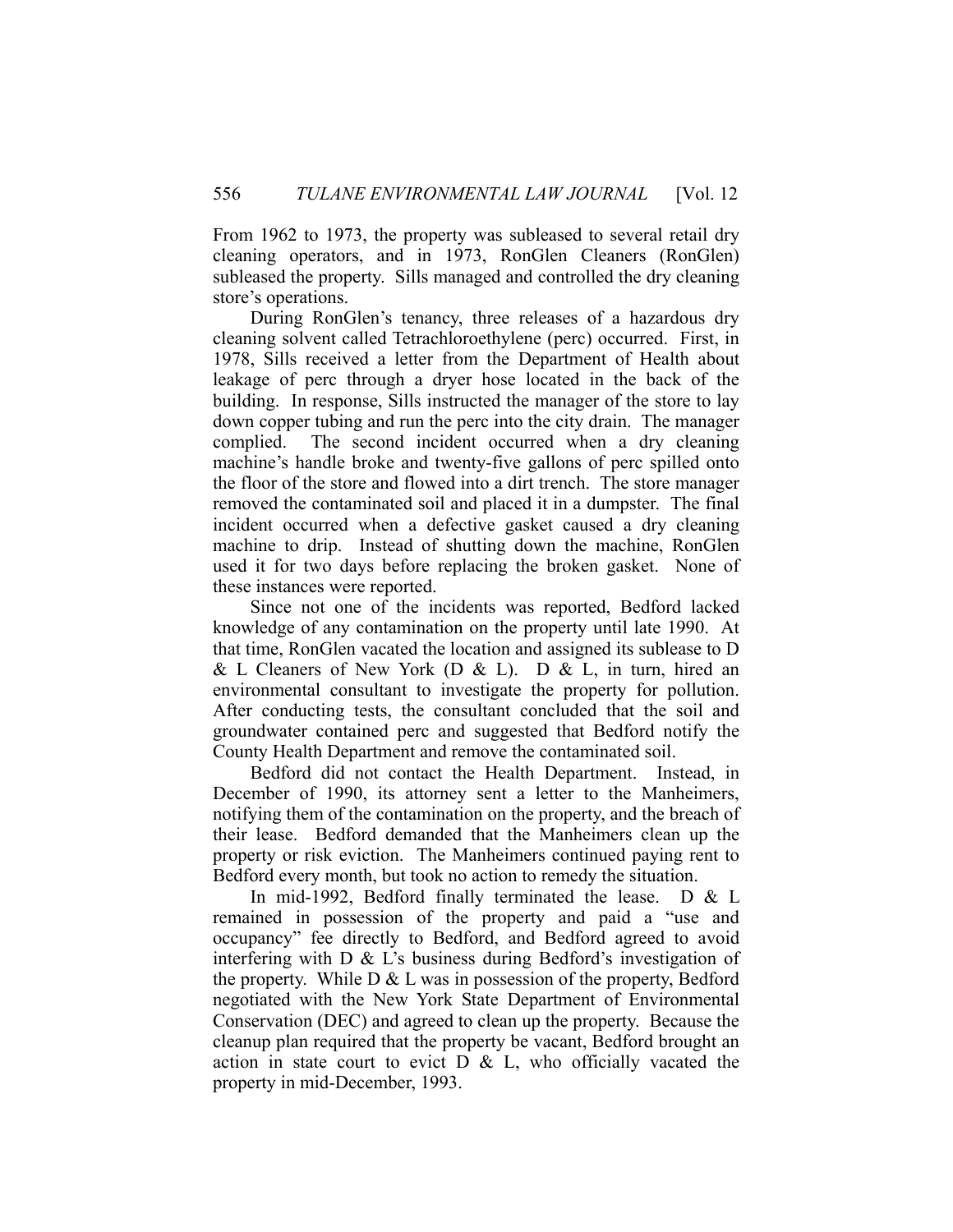Bedford then hired Tyree Brothers Environmental Services, Inc. (Tyree) as its environmental contractor. For close to a year, Tyree excavated soil, and later found that substantial contamination had migrated outward from the initial releases of perc. Consequently, Bedford then submitted and implemented an interim remedial measure work plan to treat the contaminated soil and eliminate further groundwater contamination. The plan utilized an extensive soil vapor extraction system. Neither cleanup plan was subject to any public comment.

 In January of 1995, Bedford filed an action in federal court to discharge some of its financial commitments for cleanup costs. The trial judge found that Bedford could not pursue a complete cost recovery claim, but it could establish a claim for contribution under section 113(f)(1) of the Comprehensive Environmental Response, Compensation and Liability Act (CERCLA). Since Sills was the actual polluter at fault, he was therefore responsible for ninety-five percent of Bedford s clean up costs. Bedford was imputed five percent liability as the owner of the property, and the Manheimers were imputed five percent liability for their role as lessee. The Manheimers' liability, however, would only take effect if Bedford could not collect the entire amount owed by Sills. The court allowed Bedford to recoup the fees paid for the cleanup, but barred recovery of any legal fees, including those arising from Bedford's efforts to retake possession of the property prior to the cleanup. Additionally, the court held that future response costs would be awarded according to the aforementioned 95-5-5 apportionment.

 On appeal, Sills argued that the district court erred on three grounds. First, the district court should not have found that Bedford had made out a prima facie claim under CERCLA. Second, it should not have apportioned liability under CERCLA. Third, it should not have granted the Manheimers' cross-claim for contractual indemnification without first piercing RonGlen's corporate veil.

 In response to Sills' first argument, the appellate court held that the district court had correctly decided that Bedford could not pursue a cost recovery claim against Sills and the Manheimers, because whenever multiple parties are responsible, CERCLA imposes joint and several liability. One potentially responsible person can therefore never recover all of the response costs from similarly situated entities, since they themselves are not an innocent party. The court pointed out that CERCLA's language suggests that Congress wanted to give an innocent party the ability to sue for full recovery of its costs. On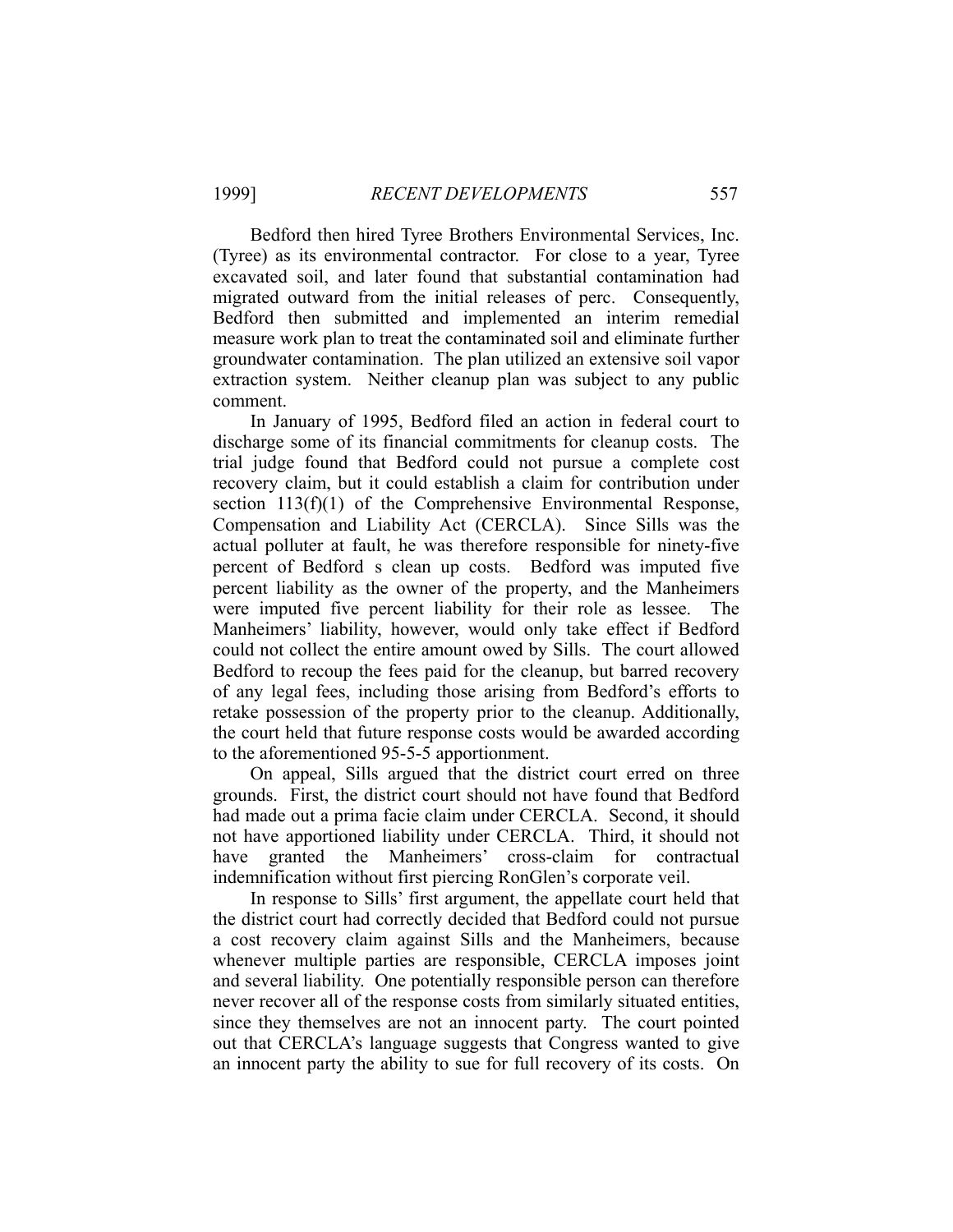the other hand, a party that was itself liable can only recover costs exceeding its pro rata share of the entire cleanup investment.

 Accordingly, the court found that holding Bedford liable for five percent of its response costs due to past and present ownership of the property was soundly based in the Statute. Bedford, however, argued that it did not actually cause the contamination and was therefore eligible for complete cost recovery. The court was unpersuaded. Instead, it found that Bedford was ineligible for CERCLA's statutorily created affirmative defenses to liability, because it had a direct or indirect contractual relationship with Sills, and the contamination occurred in the course of that relationship. Similarly, Bedford acquired the property before the hazardous conditions arose. The court refused to create a broader defense because Congress itself chose not to create it.

 Next, the court addressed the issue of whether or not CERCLA preempted Bedford's state law restitution and indemnification claims. After outlining the means by which federal law may preempt state law, the court ruled that CERCLA as a whole does not expressly preempt state law, but simply prohibits entities from "recovering compensation for the same removal costs or damages or claims under both CERCLA and state or other federal laws." Specifically, the court found that CERCLA "prohibits states from requiring contributions to any fund 'the purpose of which is to pay compensation for claims which may be compensated under CERCLA." The court also pointed out that instituting common law restitution and indemnification actions in state court would bypass CERCLA's settlement system and create a conflict between CERCLA and state common law causes of action. Accordingly, the court held that CERCLA preempts the state law remedies of restitution and indemnification.

 Next, the court analyzed Sills' contention that Bedford was not entitled to recovery because it failed to establish a prima facie cause of action. Sills alleged that Bedford's failure to allow any public comment prior to initiating the property cleanup should completely preclude recovery of response costs. The court pointed out that the EPA did not wish to create a rigid requirement, but rather wanted to enforce a case-by-case balancing approach in evaluating the cleanup effort as a whole. According to the court, the public comment provision was flexible. Additionally, the court paid close attention to the fact that the DEC had been actively involved in the cleanup of the property since Bedford negotiated its first consent order. It went so far as to declare the government's extensive involvement a substitute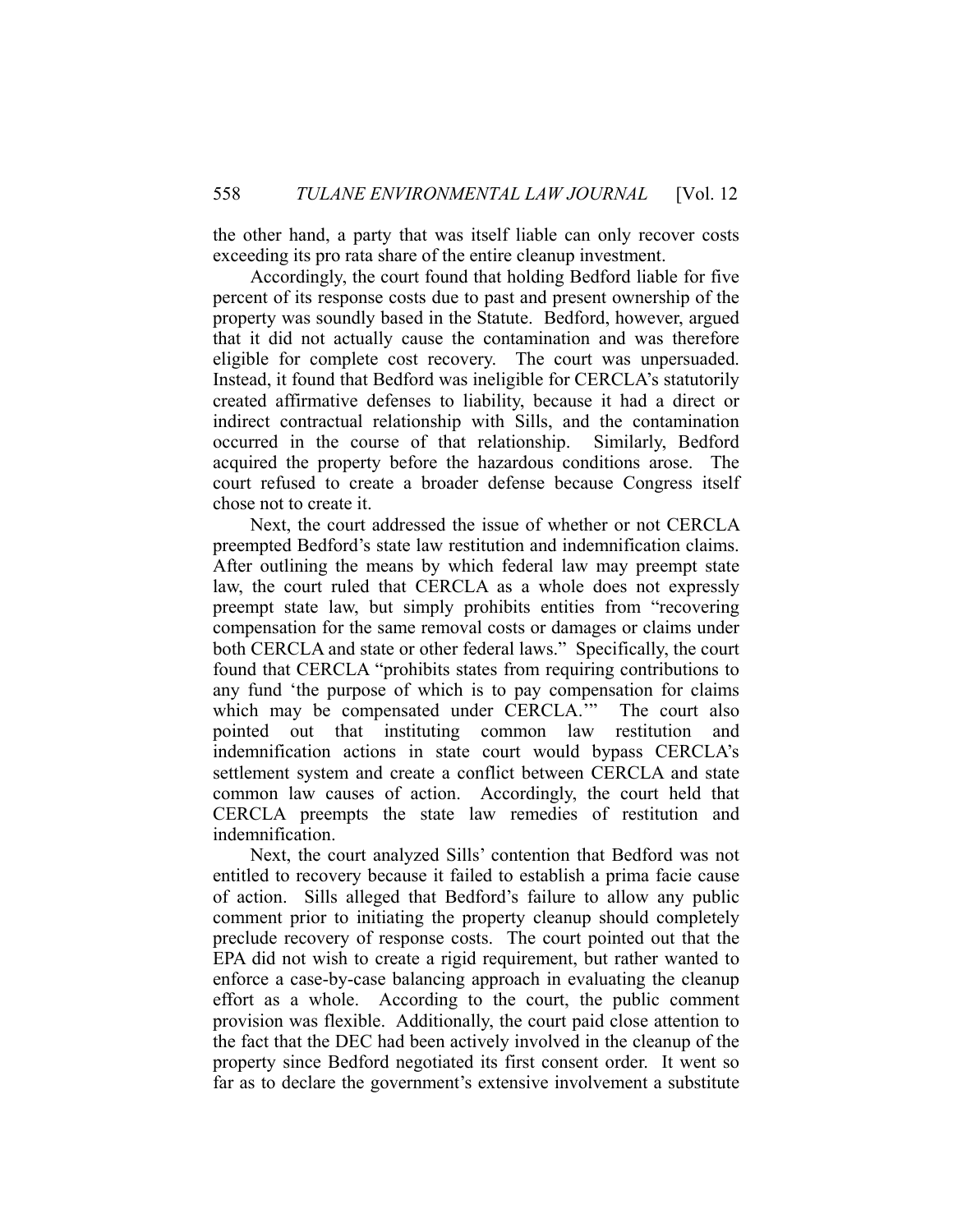for public comment. Consequently, Bedford had established a prima facie case for contribution despite its lack of public comment.

 Next, the court addressed the issue of the district court's apportionment of CERCLA liability. The court found that CERCLA's expansive language afforded the courts broad discretion to "balance the equities in the interests of justice." Accordingly, the appellate court would not overturn the district court's determination absent an abuse of discretion. Without much analysis, the court concluded that the attribution of ninety-five percent of the cleanup costs to a sublessee and five percent to the owner was not an abuse of discretion.

 The court then addressed Bedford's request for attorney's fees incurred in connection with its action to obtain possession of the property at issue. The court conceded that CERCLA normally does not provide for the award of private parties' attorney's fees, but then redefined the issue in this case as whether the attorney's fees that Bedford incurred to regain possession of the property and begin cleanup were so "closely tied to the actual cleanup" that they qualified as response costs. The court remanded this issue to the district court.

 Finally, the court addressed the Manheimers' cross-claim against Sills for contractual indemnification. The court contended that certain individuals can be held personally liable under CERCLA for acts of their corporations without performing a preliminary veil-piercing. On the other hand, the court found that, before holding an individual personally liable under New York common law, a court must first pierce the corporate veil. Since the district court imposed personal liability on Sills pursuant to the Manheimers' state contractual indemnification claim, the requisite veil-piercing had to be performed. In its veil-piercing analysis, the appellate court ultimately found that the district court lacked the necessary facts to support veil-piercing. While it was clear that Sills dominated and controlled RonGlen, there was no evidence that Sills' domination led to the property's contamination. Consequently, the contractual indemnification award was vacated and remanded to the district court for reconsideration of the second element of the veil-piercing analysis.

Julia C. Haffner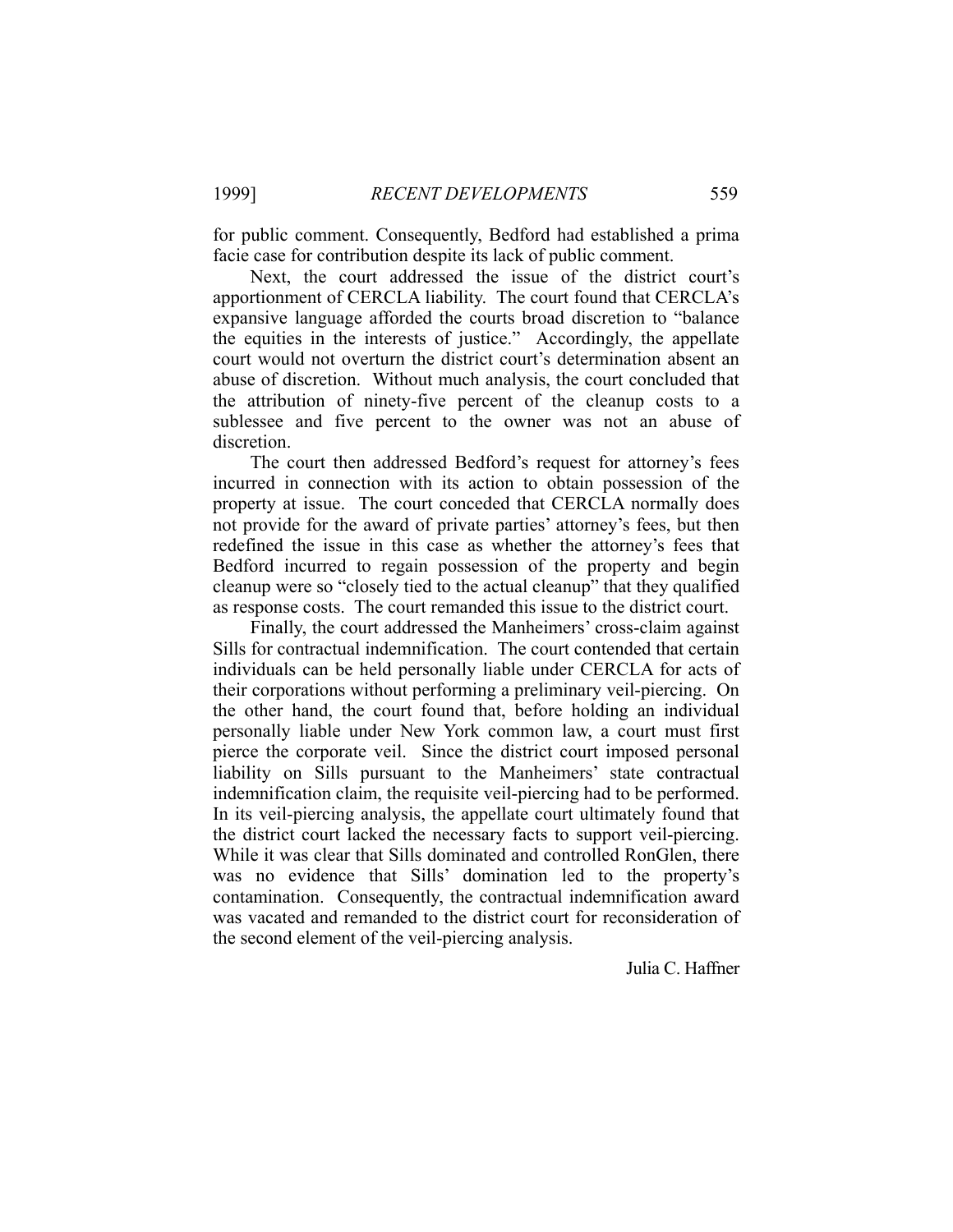## *Uniroyal Chemical Co. v. Deltech Corp.*, 160 F.3d 238 (5th Cir. 1998)

 This litigation arose from the rupture of a tanker truck leased by Safeway Transportation, Inc. (Safeway) from TMI Enterprises (TMI). The truck ruptured while parked at a TMI facility and subsequently released twenty-one tons of a mixed compound, manufactured in part by Uniroyal and in part by Deltech, into the surrounding environment. Uniroyal was the only party to respond to the State's request for emergency action to remedy the spill. After the other parties refused reimbursement, Uniroyal filed suit under CERCLA against TMI and Safeway in the United States District Court for the Middle District of Louisiana to recover the costs it had incurred in responding to the rupture.

 Uniroyal raised two separate issues of statutory construction on appeal to the Fifth Circuit from the district court's ruling in favor of the defendants. The first issue was whether Uniroyal had established that the defendants were "responsible persons" under the statute, a necessary element of a private cost-recovery action under the Comprehensive Environmental Response Compensation and Liability Act (CERCLA), section 9607(a)(1). In resolving this issue, the court noted that "a disposal requirement" is contained in three out of the four classes of responsible persons as defined in section  $9607(a)(1)$ -(4). The defendants argued that the disposal of hazardous waste is an inherent requirement for bringing a claim under section  $9607(a)(1)$ , and as such, Uniroyal could not satisfy its burden since there was no evidence of waste disposal in this case. Since there is not a single reference in section  $9607(a)(1)$  to a "disposal," unlike in the three other classes of responsible persons in sections  $9607(a)(2)$ -(4), the court was obliged to adhere to the clear intent of Congress and concluded that neither the overall statutory scheme of CERCLA, nor the legislative history of the statute, nor the case law supported the defendants' vigorous contentions.

 After holding that the express language of section 9607(a)(1) imposes liability on the owner or operator of a CERCLA facility without requiring a disposal, the court then moved to the second issue of whether Uniroyal had successfully proven the existence of a CERCLA facility, as defined in section 9601(9). The court concluded that Uniroyal had satisfied this requirement because the release from the tanker truck did not fall under the "consumer product exception" within section 9601(9) which operates to bar CERCLA liability. The court held that the exception was not applicable because neither the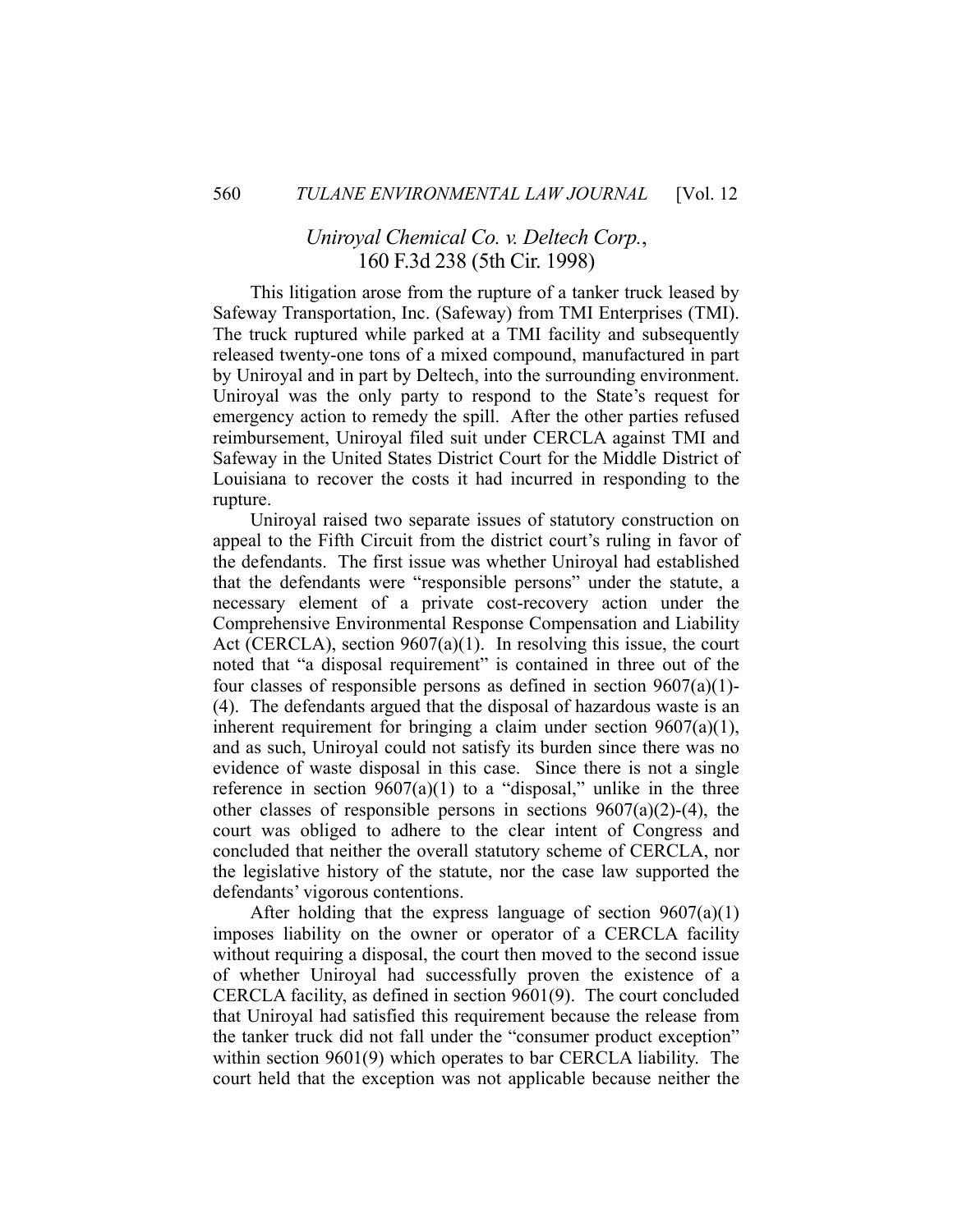tanker truck loaded with industrial chemicals, nor the trucking terminal could constitute a consumer product in consumer use. Because the phrase "consumer product in consumer use" is provided in the language of section 9601(9), but is not defined anywhere in CERCLA, the court turned to the legislative history of the Act and the Environmental Protection Agency's interpretation of the exception, both of which support an ordinary interpretation of the term consumer product to mean "any good normally used for personal, family, or household purposes, which was being used in that manner when the subject release occurred." Since this definition could not apply to either the truck or the terminal, both were qualified as facilities under CERCLA, and therefore, Uniroyal had successfully established this element as well.

 The Fifth Circuit vacated the decision of the district court granting summary judgment in favor of defendant trucking company and remanded the action for further proceedings consistent with its opinion.

Whitney Pitkanen

## III. CLEAN WATER ACT

## *Texas Oil & Gas Ass'n v. EPA*, 161 F.3d 923 (5th Cir. 1998)

 In January 1997, the Environmental Protection Agency (EPA), pursuant to the Clean Water Act (CWA), promulgated a series of final effluent limitation guidelines (ELG) and General Permit requirements for the coastal oil and gas producing industry. Eighteen petitioners, comprising of several oil and gas companies, the State of Texas, the Railroad Commission of Texas, and environmental groups from six consolidated actions, sought review to challenge the EPA's ELG zero discharge limit on produced water and sand discharges as arbitrary and capricious under the Administrative Procedure Act. The oil and gas companies complained that the EPA's zero discharge limit was generally too stringent. The environmental groups, on the other hand, challenged the EPA's separate decision that allowed a more lenient ELG standard for facilities located at Cook Inlet, Alaska without designating it as a separate coastal subcategory.

 Produced water and produced sand are byproducts brought up during the production phase of oil and gas well drilling. This water and sand contains toxic pollutants like phenol, benzene, naphthalene,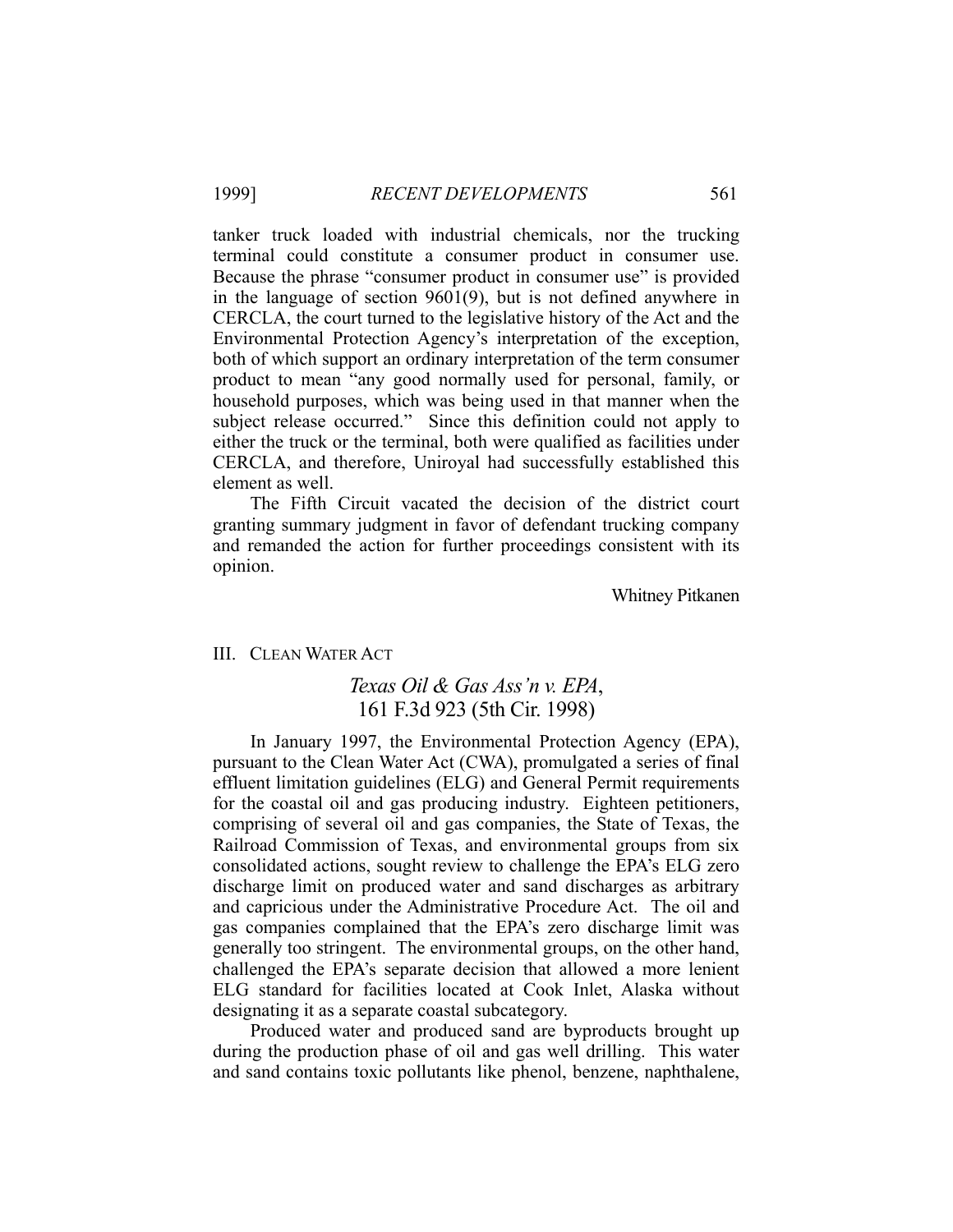ethylbenzene, toluene, and various toxic metals and organics. In 1992, the EPA examined the various types of control technologies available to coastal operators in Texas and Louisiana and determined that a re-injection process was already widely practiced throughout the industry and this practice resulted in a zero discharge rate. Of the 876 coastal subcategory facilities, some sixty-two percent of the facilities along the Gulf Coast had already been using the re-injection process and had obtained a zero discharge rate by 1994. Based on these findings, the EPA adopted zero discharge rates for the entire coastal subcategory, except for the Cook Inlet area. The EPA concluded that because of the different geography, the particular circumstances, and the substantially higher cost as compared with the rest of the coastal subcategory facilities, the Cook Inlet facilities should therefore not be held to the same zero discharge standard.

 In promulgating ELGs, in accordance with the CWA, the EPA must use progressively more stringent technological standards in setting discharge limits and must further set limits according to the best available technology (BAT) where economically feasible across a category or subcategory as a whole. BAT is the CWA's most stringent standard and is based on the performance of the single best performing plant in the industrial field. In the present case, the EPA incorporated the zero discharge limit into the ELG and into the General Permit because most of the 876 facilities in the coastal subcategory were already using the re-injection process. Thus, most facilities would either have already stopped discharging produced water by 1997, or would stop shortly thereafter. The remaining facilities, other than the Cook Inlet facilities, would not be forced to entirely close down because of the zero discharge limit, but rather would simply incur minor additional costs to comply with the higher BAT zero discharge standard already substantially complied with throughout the subcategory.

 The court ruled that the EPA's policy choice to implement the zero discharge limit conformed to the minimal standards of rationality and the EPA provided a sufficient record to support that choice. Petitioners had an especially difficult presumption to overcome given the proportion of oil and gas subcategory dischargers already practicing zero discharge at the time of the EPA rulemaking. Therefore, the court deferred to the EPA's decision. The decision rested on an evaluation of complex scientific data within the Agency's technical expertise. Similarly, the court held that the EPA's choice to set different limits within a subcategory was a rational choice between conducting administratively burdensome and time-consuming re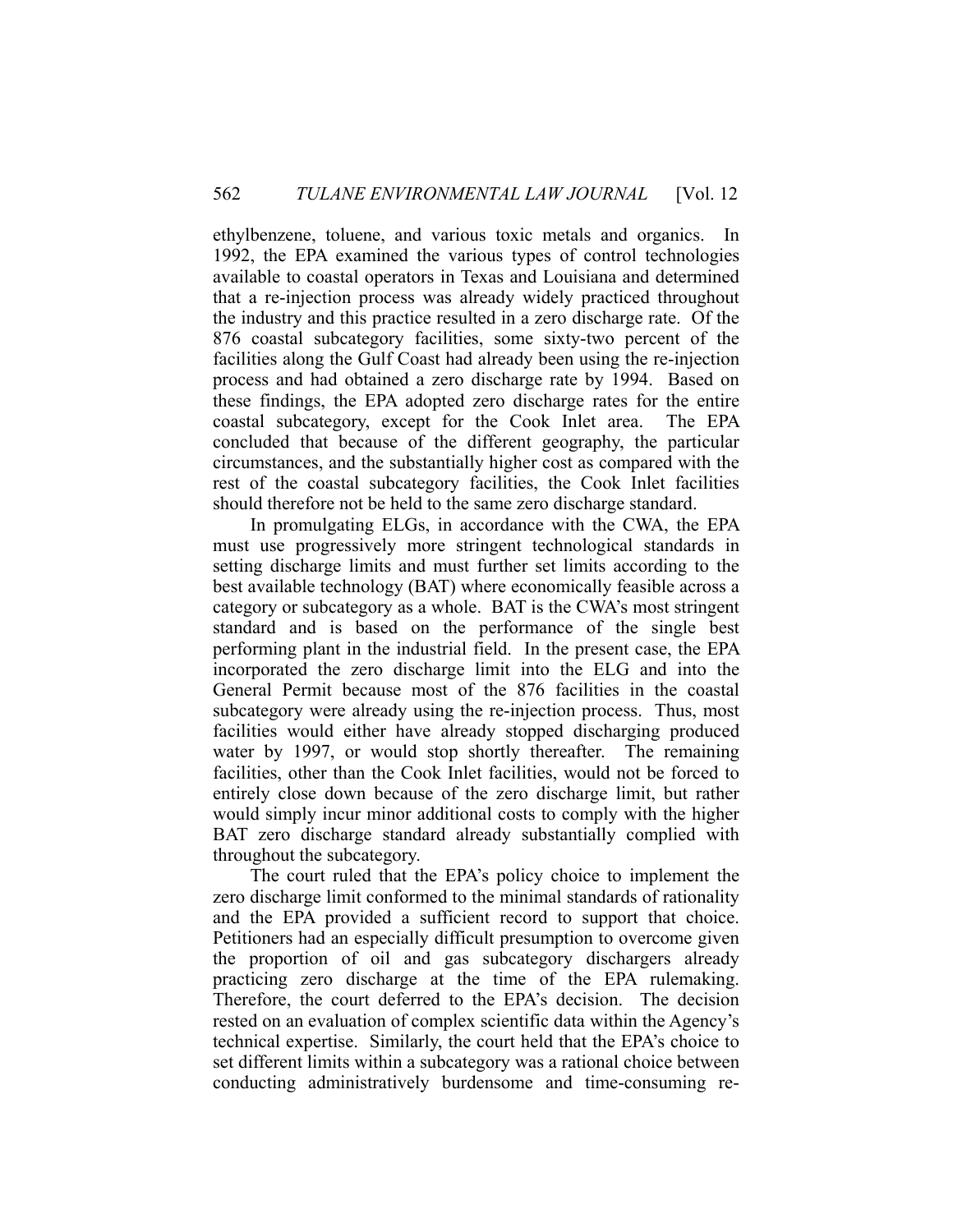categorization and making an administratively efficient and rational exception to the established categorization scheme. In sum, the court concluded that the EPA did not abuse its discretion when it adopted the near industry-wide zero discharge limit and similarly did not act contrary to the intent of the CWA when it set separate limits on produced water and sand wastes in Cook Inlet.

Kamron A. Keele

## IV. FALSE CLAIMS ACT

# *United States v. Vermont Agency of Natural Resources*, 162 F.3d 195 (2d Cir. 1998)

 In May of 1995, Jonathan Stevens brought a qui tam suit under the False Claims Act (FCA) in the United States District Court for the District of Vermont, claiming that the Vermont Agency of Natural Resources (Agency) had falsely reported the wages and hours of employees working on federally-funded water projects. The State of Vermont filed a Motion to Dismiss, arguing that the State does not fall within the categories of "person[s]" held liable for fraudulent claims under the FCA and, in the alternative, that the Eleventh Amendment of the U.S. Constitution gives the State immunity from the FCA suit. The District Court rejected the State's arguments and denied the Motion to Dismiss. The Agency appealed the dismissal, and the United States Court of Appeals for the Second Circuit affirmed.

 Section 3729 of the FCA holds "any person" who makes false monetary claims civilly liable for damages incurred by the United States Government. This provision may be enforced in either a civil suit brought by the Attorney General of the United States or a qui tam suit brought by a private person on behalf of the U.S. Government. Even though a private person may bring suit under the FCA, the U.S. Government can take control of the suit or largely influence the suit. States, as private persons, have been allowed in the past to bring qui tam suits under the FCA. The term "person" is not defined by the FCA.

 The court first addressed the Eleventh Amendment issue. The Eleventh Amendment has been interpreted as prohibiting a citizen from suing his own state unless the state gives its consent to the suit. The court held that this type of sovereign immunity does not apply to FCA suits brought by private citizens. This is because FCA suits are essentially suits brought by the United States, due to the substantial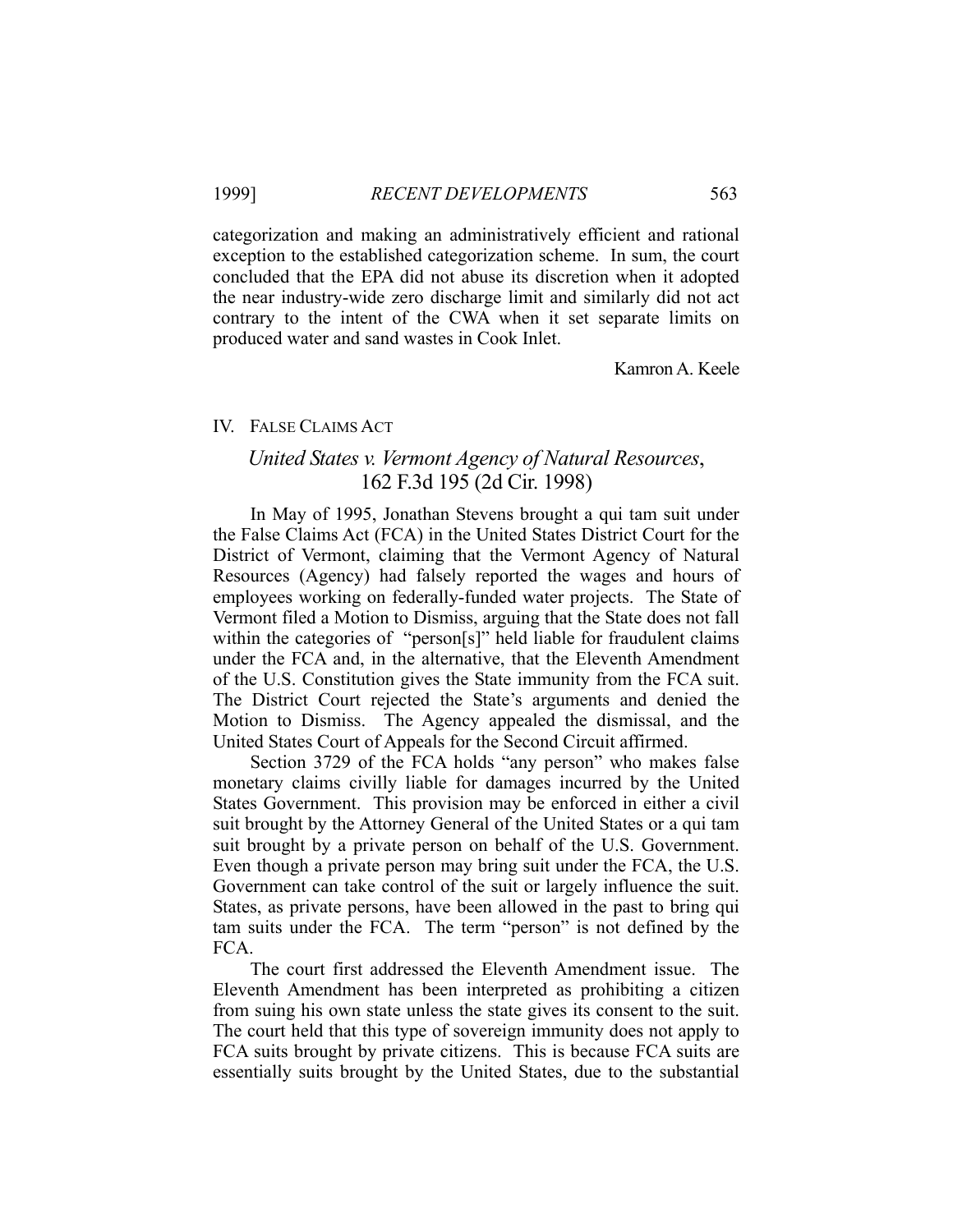interest the United States retains, and states do not have immunity against suits brought by the United States.

 The court then determined whether the State was a "person" that could be held liable under the FCA. The State argued that absent clear congressional intent to impose liability on the states, states should not be subject to liability. This is called the "plain statement" rule. The court rejected this test, noting that the "plain statement" rule only applies to statutes which invade a state's traditional role and upset the balance between the federal and state governments. The FCA does not impede upon a state's traditional role because it is only attempting to protect federal funds.

 In order to determine the scope of the FCA, the court turned to the use of the statute, the context in which the statute was created, and the legislative history to determine whether states are included within the definition of "person." It found that both the courts and Congress consider states to be persons, for purposes of bringing suit under the FCA. The court noted that unless there was evidence to the contrary, the definition of "person" should be interpreted the same, regardless of whether the "person" is the "person" bringing the qui tam suit, or the "person" being sued.

 To determine whether or not there was any evidence to the contrary, the court turned to the legislative history of the FCA. The legislative history supports the inclusion of states in the definition of "person." The FCA was created in part because state officials in charge of obtaining military supplies were defrauding the federal government and it was generally designed to provide broad protection to the U.S. Treasury from fraudulent claims. Therefore, the court held that states are included in the definition of "person[s]" held liable under the FCA and the FCA could be enforced against the State.

 After finding that neither the Eleventh Amendment nor the scope of the FCA prohibited bringing suit against the State, the Second Circuit affirmed the decision of the United States District Court for the District of Vermont.

Kaiulani S. Lie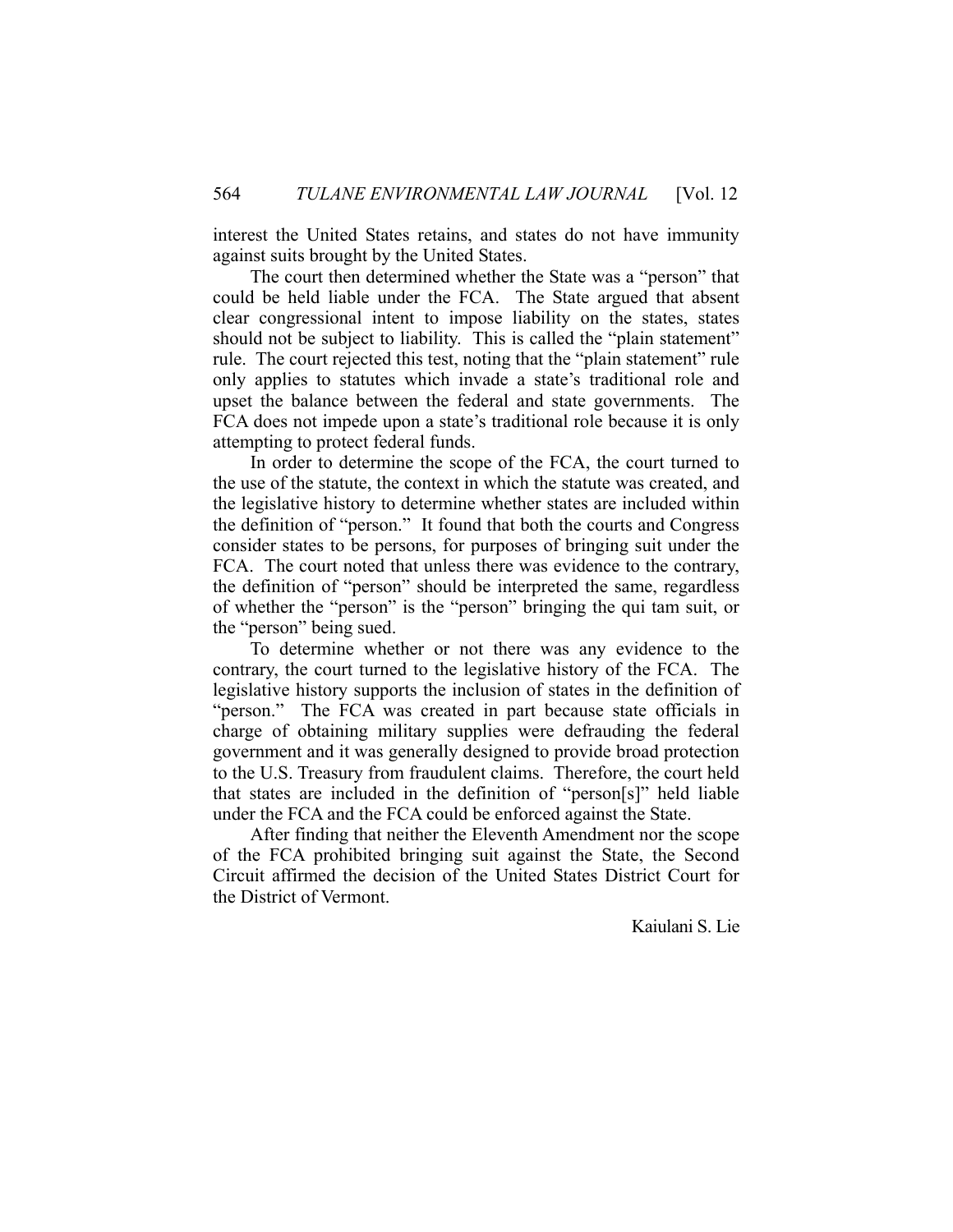#### V. NATIONAL ENVIRONMENTAL POLICY ACT

# *Morongo Band of Mission Indians v. FAA*, 161 F.3d 569 (9th Cir. 1998)

 The Ninth Circuit Court of Appeals denied the Morongo Band of Mission Indian's petition for review of a decision by the Federal Aviation Administration (FAA) to implement its airport arrival enhancement project. The project, designed to increase safety and efficiency in the face of the increasing volume of arrivals at the Los Angeles International Airport, included moving an existing arrival route eight miles south, near the Morongo Reservation. The Morongo Band of Mission Indians (the Tribe) objected to the potential noise impact of the project and challenged the FAA's approval of the new route under the National Environmental Policy Act (NEPA), the National Historic Preservation Act, section 4(f) of the Transportation Act, and various FAA regulations.

 Initially, the Tribe argued that the FAA failed to properly exercise its fiduciary responsibility to Indian Tribes. The Ninth Circuit acknowledged that such a duty exists for agencies of the federal government, but stressed that the responsibility is satisfied "by the agency's compliance with general regulations and statutes not specifically aimed at protection of Indian tribes."

 The Tribe further claimed that the FAA violated NEPA in several respects. First, the Tribe argued that the FAA had not "rigorously explored and objectively evaluated all reasonable alternatives" as required by NEPA. However, agencies are allowed to set their own "parameters and criteria" for generating alternatives. Since moving the proposed arrival route either north or south would have either precluded the definition of a new airspace sector or conflicted with existing departure and arrival routes, the Ninth Circuit found that the FAA had adequately explored the alternatives.

 Second, the Tribe argued that the FAA had violated NEPA by inadequately evaluating the potential noise impact. Specifically, the Tribe claimed that the FAA mischaracterized existing noise levels at the reservation by not monitoring actual noise levels on the reservation. The FAA measured noise levels in rural Phoenix and in remote locations of the Grand Canyon. The court found that the Tribe made no showing to establish that the FAA's decision to use a noise level derived from these measurement's was arbitrary or capricious.

 The Tribe further asserted that using urban noise levels as a threshold with which to evaluate noise impact was inappropriate